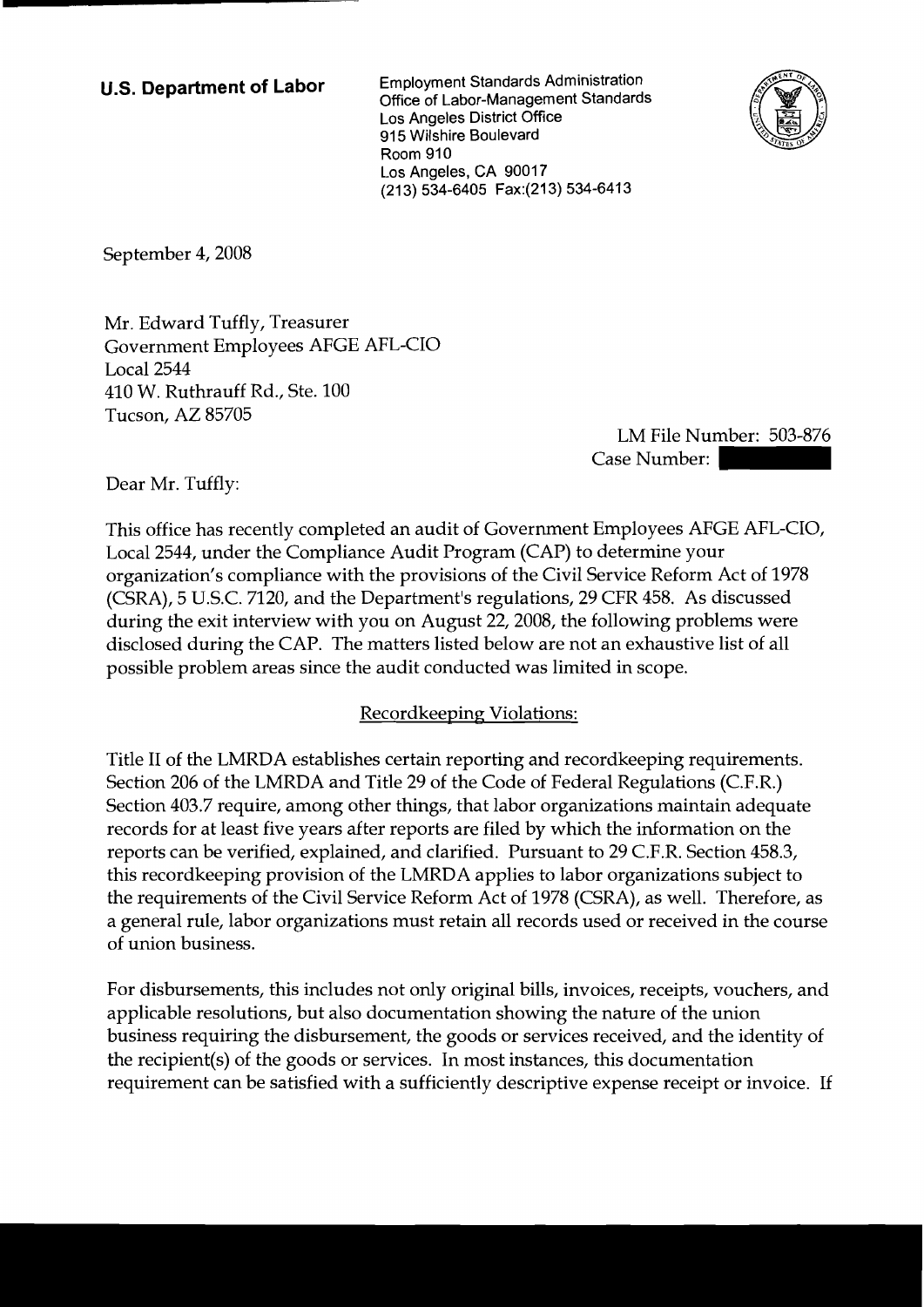Letter/Mr. Edward Tuffly September 4, 2008 Page 2 of 6

an expense receipt is not sufficiently descriptive, a union officer or employee should write a note on it providing the additional information. For money it receives, the labor organization must keep at least one record showing the date, amount, purpose, and source of that money. The labor organization must also retain bank records for all accounts.

Local 2544's fiscal year 2006 financial records were deficient as follows:

1. Failure to Record Receipts

Local 2544 did not record in its receipt records (general ledger; receipts journal) certain audit year receipts (dividend income from investment account). Union receipt records must include an adequate identification of all money the union receives. The records should show the date and amount received, and the source of the money.

2. Failure to Record Disbursements

Local 2544 did not record in its disbursement records (general ledger; disbursements journal) certain audit year expenses (storage rent payments). Union disbursement records must include an adequate identification of all money the union spends. The records should show the date and amount of each expense, and the recipient of the money.

**3.** Disposition of Property

Local 2544 did not maintain an inventory of merchandise (t-shirts, etc.) and other property it purchased, sold, or gave away. The local must report the value of any union property on hand at the beginning and end of each year in Item 28 of the LM-2, and it must retain an inventory or similar record of property on hand to verify, clarify, and explain the information that must be reported in Item 28. The union must record in at least one record the date and amount received from each sale of union hats, jackets and other items.

Based on your assurance that Local 2544 will maintain adequate financial records in the future, OLMS will take no further enforcement action at this time regarding the above recordkeeping violations.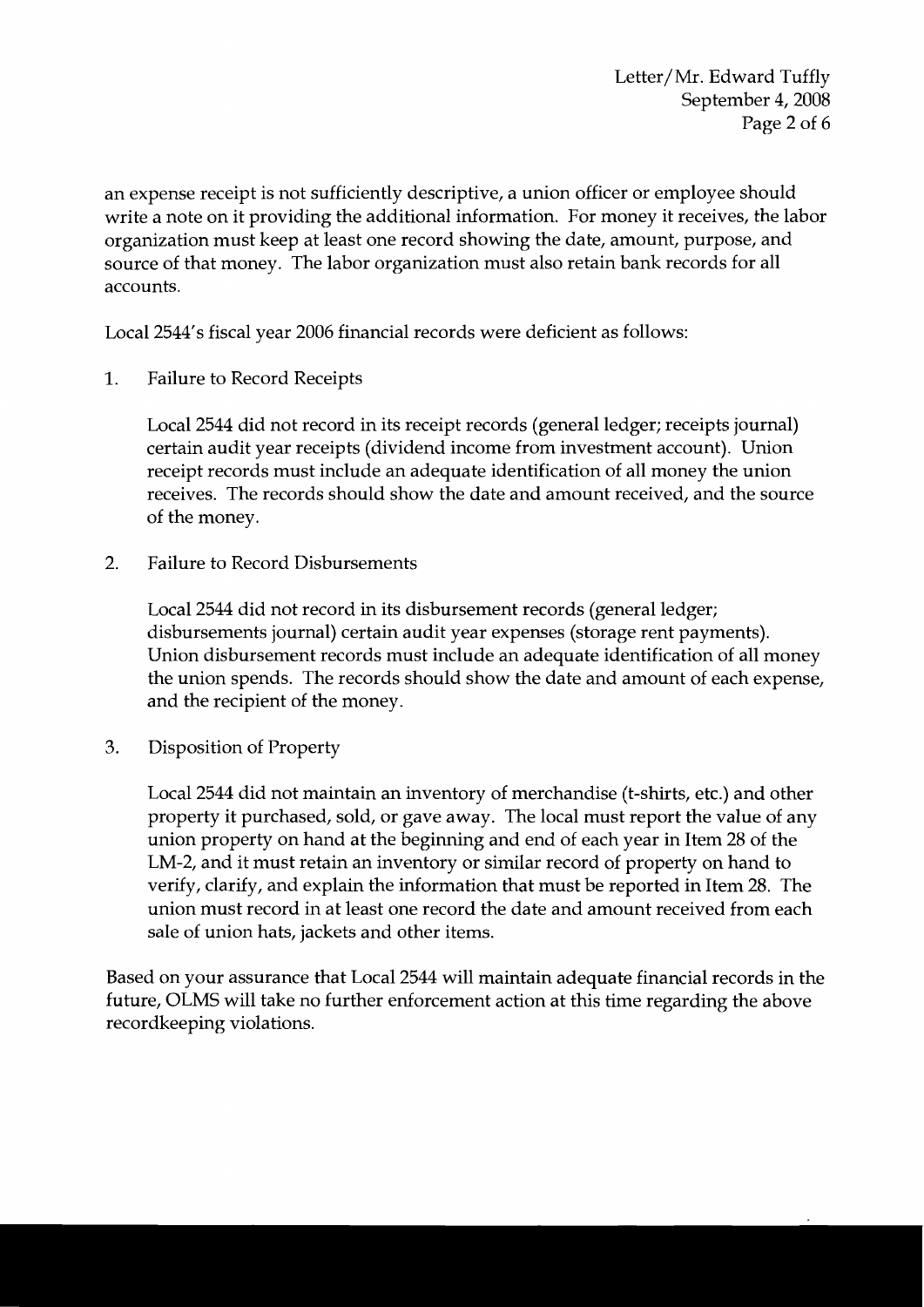Letter/Mr. Edward Tuffly September 4, 2008 Page 3 of 6

### **Reporting Violations:**

Pursuant to 29 C.F.R., Section 458.3, the reporting requirement under 29 C.F.R. Section 403.2 (see Section 201(b) of the Labor-Management Reporting and Disclosure Act (LMRDA)) is made applicable to labor organizations subject to the requirements of the CSRA. This provision requires labor organizations to file annual financial reports that accurately disclose their financial condition and operations. The audit disclosed certain violations of this requirement. (Note: Item and schedule numbers cited below pertain to the old LM-2 paper form because the delinquent reports were initially submitted on the old form. As a result, item and schedule numbers cited below are slightly different than those contained on the Revised LM-2 form, although most headings are the same.)

The delinquent Labor Organization Annual Reports (Form LM-2) initially filed for fiscal years 2004, 2005, 2006 (audit year), and 2007 were deficient in the following areas:

1. Disbursements to Officers and Employees (LM-2)

Local 2544 did not report reimbursements or other payments issued to or on behalf of its officers or employees in Schedule 9 (All Officers and Disbursements to Officers) and Schedule 10 (Disbursements to Employees). It appears that these reimbursements and payments to or on behalf of individuals were erroneously reported as lump sums in Schedules 12 (Contributions, Gifts, and Grants), 13 (Office and Administrative Expense), and 15 (Other Disbursements) under generic headings such as "Travel and Meals," "Reimbursements," "Vehicle Expense," "Miscellaneous," "Office-related Expenses," "Communications," and so forth.

On the Revised LM-2 form, which the local must file electronically whenever annual cash receipts exceed \$250,000.00, the union must report in Column F (Disbursements for Official Business) of Schedules 11 and 12 direct disbursements to officers and employees for reimbursement of expenses they incurred while conducting union business. In addition, the union must report in Column F of Schedules 11 and 12 indirect disbursements made to another party (such as a credit card company) for business expenses union personnel incur. However, the union must report in Schedules 15 through 19 indirect disbursements for business expenses union personnel incur for transportation by public carrier (such as an airline) and for temporary lodging expenses while traveling on union business. The union must report in Column G (Other Disbursements) of Schedules 11 and 12 any direct or indirect disbursements to union personnel for expenses not necessary for conducting union business.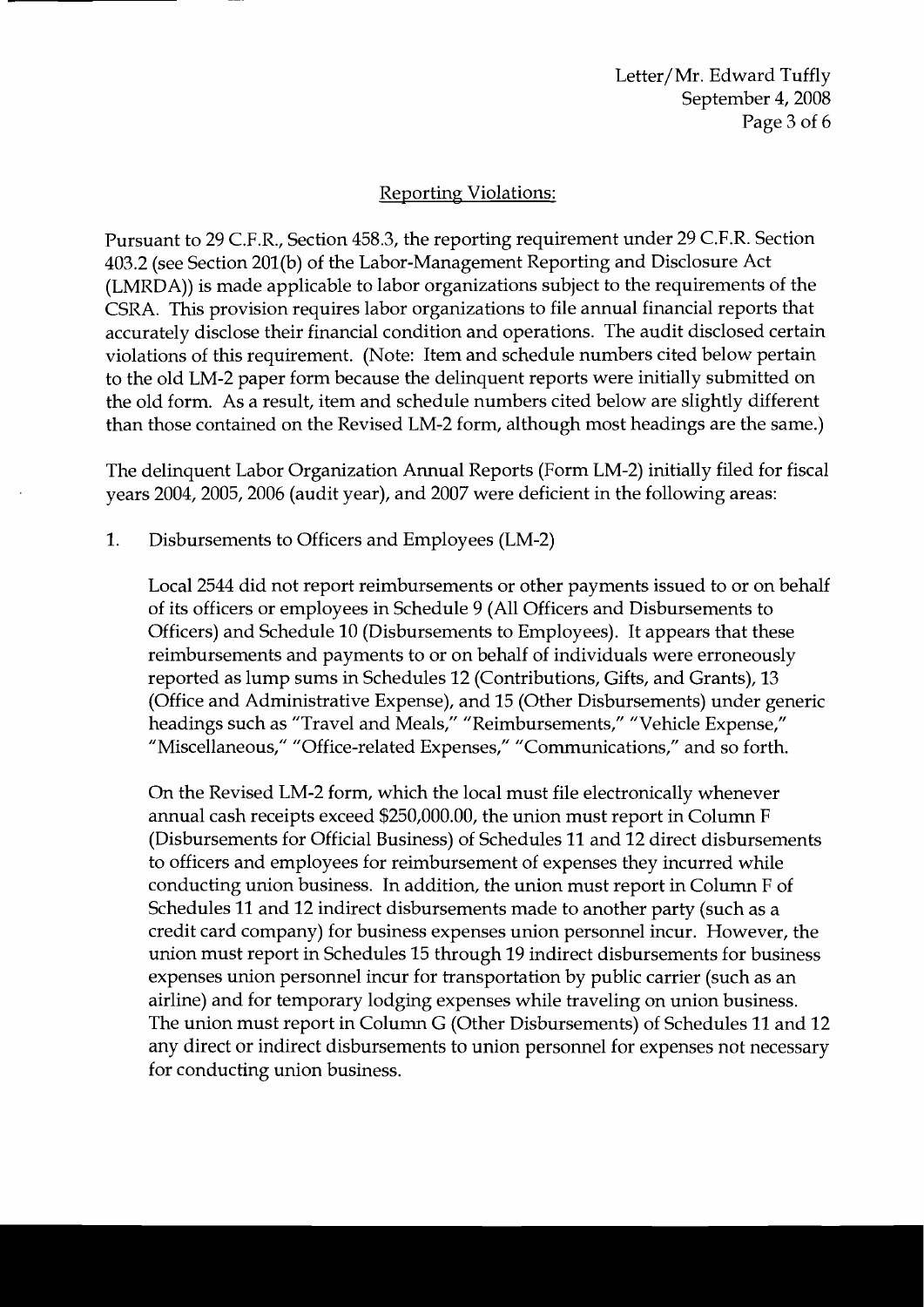Letter/Mr. Edward Tuffly September 4, 2008 Page 4 of 6

### 2. Cash Reconciliation

The local should obtain reported account balances (beginning and ending cash) from its financial books as reconciled to the balances shown on bank statements. The cash figures reported on the local's initially submitted audit year 2006 LM-2 report did not match the figures in the books after reconciliation to the bank statements, and did not match the figures calculated during the audit. Significant reconciliation differences were found on all four initially submitted LM-2 reports (fiscal years 2004,2005,2006, and 2007) submitted during the audit and so those reports were all considered unacceptable and rejected; however, the causes of the reconciliation differences were later determined and the final versions submitted electronically reconciled within OLMS tolerance.

## 3. Additional Reporting Violations

Local 2544 failed to file its fiscal year 2004, 2005, and 2006 LM-2 reports prior to the start of this audit, and during the audit, its 2007 LM-2 report became delinquent. The local reported investment assets along with beginning cash (Item 25a) when they should have been reported separately as Investments (Item 29). Additionally, the local reported depreciation expense as an audit year cash disbursement (Schedule 15) and failed to report the amount for which its officers were bonded (Item 20 blank).

4. Failure to File Bylaws

Pursuant to 29 C.F.R. Section 458.3, the requirement under 29 C.F.R. Section 402.4 implementing LMRDA Section 201(a) is made applicable to labor organizations subject to the requirements of the CSRA. This provision requires labor organizations to file copies of any revised constitution and bylaws when it files its annual financial report. The audit disclosed a violation of this requirement. Local 2544 revised its bylaws in 2000 and 2007 but did not file the required copies with its annual LM reports for those or any intervening years. Prior to this audit, the most recent bylaws on file with OLMS were the bylaws received in 1994.

Local 2544 filed a copy of its current bylaws (2007) during the exit interview

Local 2544 was required to correct and properly submit its LM-2 reports for fiscal years 2004,2005,2006, and 2007. I advised the local and its accountant on filing procedures, availability of filing software on the OLMS website, and assistance available regarding the alleged electronic signature issues. Acceptable LM-2 reports for fiscal years 2004,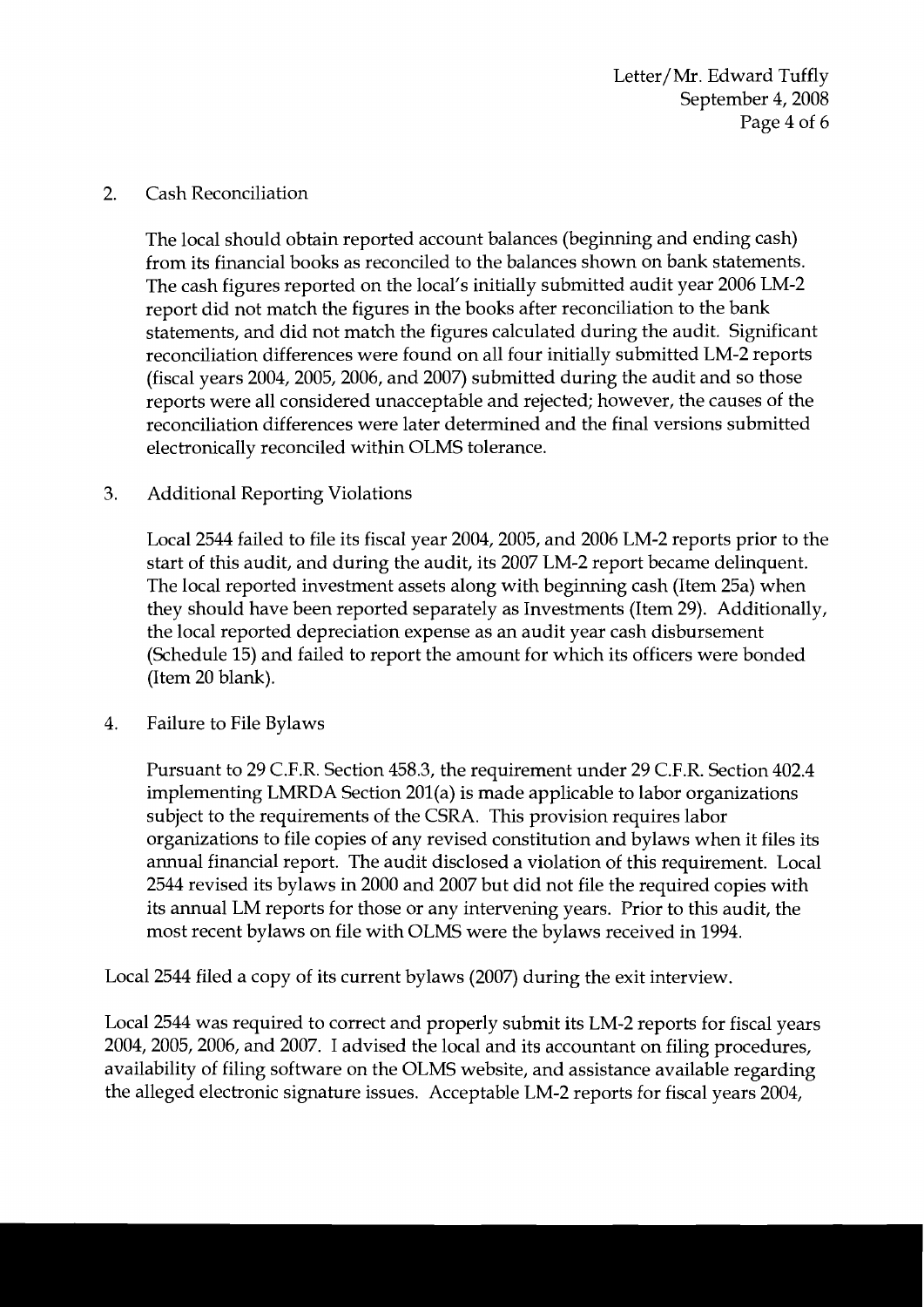2005,2006, and 2007 were properly filed (2004 by hard copy; 2005-07 electronically) prior to the closing of this audit.

## Other Violations:

# 1. Inadequate Bonding

Pursuant to 29 C.F.R. Section 458.35, officers and employees of any labor organization subject to the CSRA are required to be bonded in accordance with Section 502(a) of the LMRDA. This provision requires that union officers and employees be bonded for no less than 10% of the total funds those individuals or their predecessors handled during the preceding fiscal year. During audit year 2006, Local 2544 officers and employees were bonded for \$75,000.00; however, they should have been bonded for at least \$79,488.43 at that time.

Local 2544 must ensure that officers and employees are bonded in compliance with the LMRDA requirements. You stated during the exit interview that you had recently requested AFGE National to increase your local's bond to \$100,000.00. Please verify with AFGE National that this new bond level is adequate given your local's anticipated fiscal year 2008 cash receipts, and please provide proof of your new bonding coverage to this office as soon as possible.

## **Other Issues:**

1. Use of Signature Stamp

> During the audit, you stated that it was Local 2544's practice during the audit year for one officer to sometimes stamp the signature of the other officer on union checks. Section 24 of Local 2544's bylaws requires that all checks be signed by the treasurer and countersigned by the president (or by the executive vice president if one of those officers is unavailable). The two-signature requirement is an effective internal control of union funds. Its purpose is to attest to the authenticity of a completed document already signed. However, the use of a signature stamp for the second signer does not attest to the authenticity of the completed check, and negates the purpose of the two signature requirement. OLMS recommends that Local 2544 review these procedures to improve internal control of union funds.